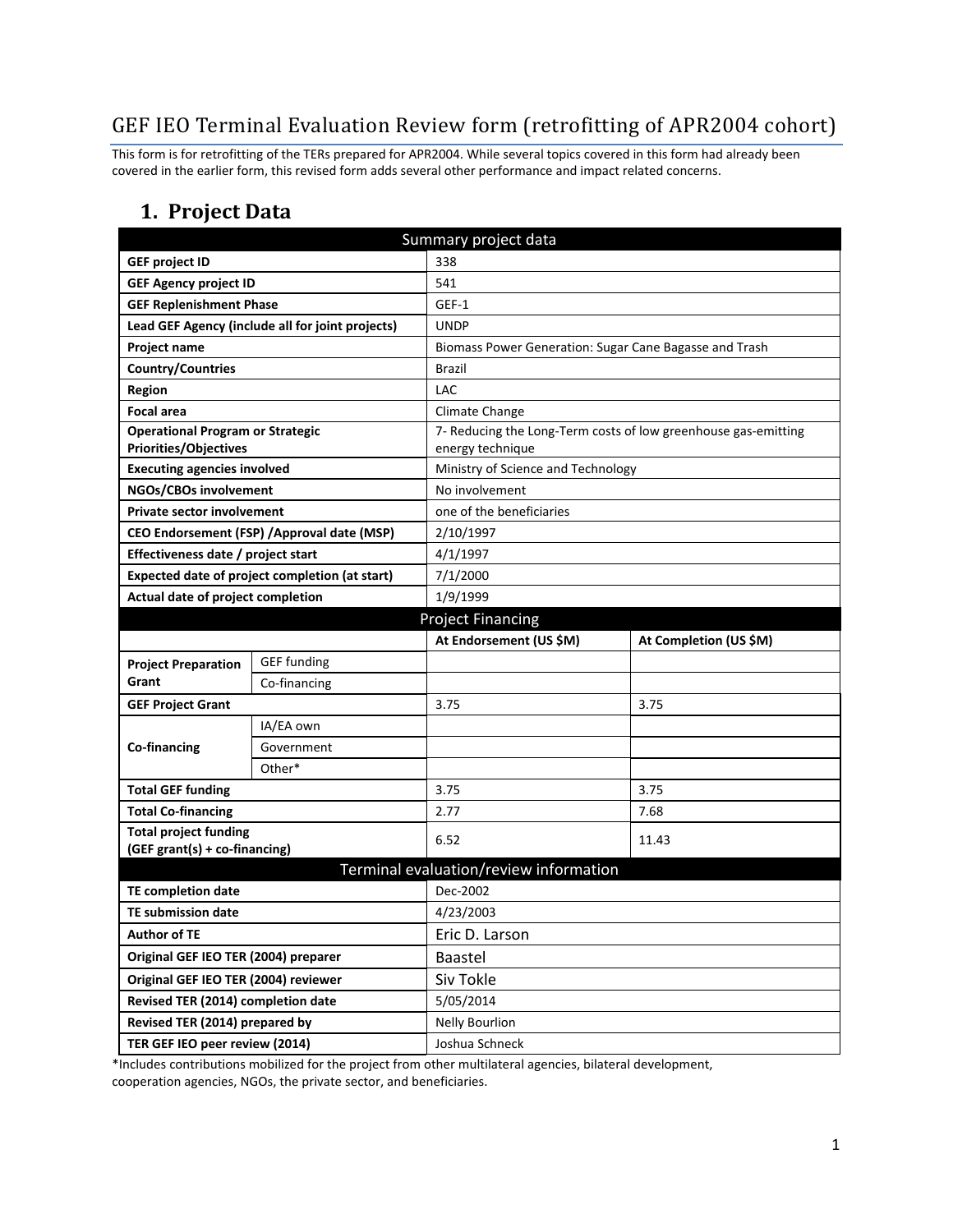#### **Criteria Final PIR IA Terminal Evaluation IA Evaluation Office Review GEF EO Review Project Outcomes** Service Controller Service Service Service Service Service Service Service Service Service Service Service Service Service Service Service Service Service Service Service Service Service Service Service **Sustainability of Outcomes**  $\begin{array}{|c|c|c|c|c|c|c|c|} \hline \end{array}$  L  $\begin{array}{|c|c|c|c|c|c|c|c|c|} \hline \end{array}$  L  $\begin{array}{|c|c|c|c|c|c|c|c|c|} \hline \end{array}$  N/A  $\begin{array}{|c|c|c|c|c|c|c|c|c|} \hline \end{array}$  N/A  $\begin{array}{|c|c|c|c|c|c|c|c|c|} \hline \end{array}$  NL **M&E Design** N/A N/A N/A S **M&E Implementation**  $N/A$  N/A N/A N/A UA **Quality of Implementation**  $N/A$  N/A N/A N/A N/A UA **Quality of Execution N/A** N/A N/A N/A N/A N/A UA **Quality of the Terminal Evaluation Report** | The Community of the Terminal Evaluation Report

# **2. Summary of Project Ratings**

# **3. Project Objectives**

3.1 Global Environmental Objectives of the project:

The Global Environmental Objective of the project as stated in the PD is "to reduce global warming by avoiding carbon dioxide emissions which would otherwise be produced by thermal power generation". By using plantation-wood or sugarcane biomass as fuel, the biomass gasifier/gas turbine (BIG/GT) technology would produce electricity with essentially no net carbon emissions to the atmosphere: the amount of CO2 emitted to the atmosphere from a BIG/GT plant is the same amount of CO2 absorbed from the atmosphere in the growing of the plantation wood or the sugarcane residues used to fuel the BIG/GT (TE, pg 2).

The potential environmental impacts that could result from large-scale introduction of green cane harvesting and power production from bagasse and trash with BIG/GT systems at sugar/alcohol mills are net emissions of CO2 in Brazil as a whole (assuming 300 million tonnes of sugarcane harvesting per year) could be reduced by between 26 and 40 million tonnes per year, and total annual emission reductions from reduced cane burning in Brazil, assuming 300 million tonnes of cane harvested annually, were estimated to be 8,500 - 58,500 tonnes of CH4, 527,000 – 1,230,000 tonnes of CO, and 29,000 – 90,000 tonnes of NOx. However no specific information on the precise expected impact of this project is available in the PD or in the PIRs.

### 3.2 Development Objectives of the project:

This project (which is referred as the SCP project, "sugar cane power" project) was originally designed as an extension of the GEF's Brazil Biomass Gasifier/Gas Turbine Power Plant Demonstration Project (BRA/92/G31) initiated in the early 1990s. The intention of that project (referred as the WBP project) was to demonstrate the commercial viability of biomassgasifier/gas turbine (BIG/GT) power plant technology.

Building on knowledge generated by the WBP, the SCP is designed to involve analytical work and technology development that would enable future implementation of the WBP-type power plant technology with sugarcane-derived biomass as fuel instead of wood. According to the PD,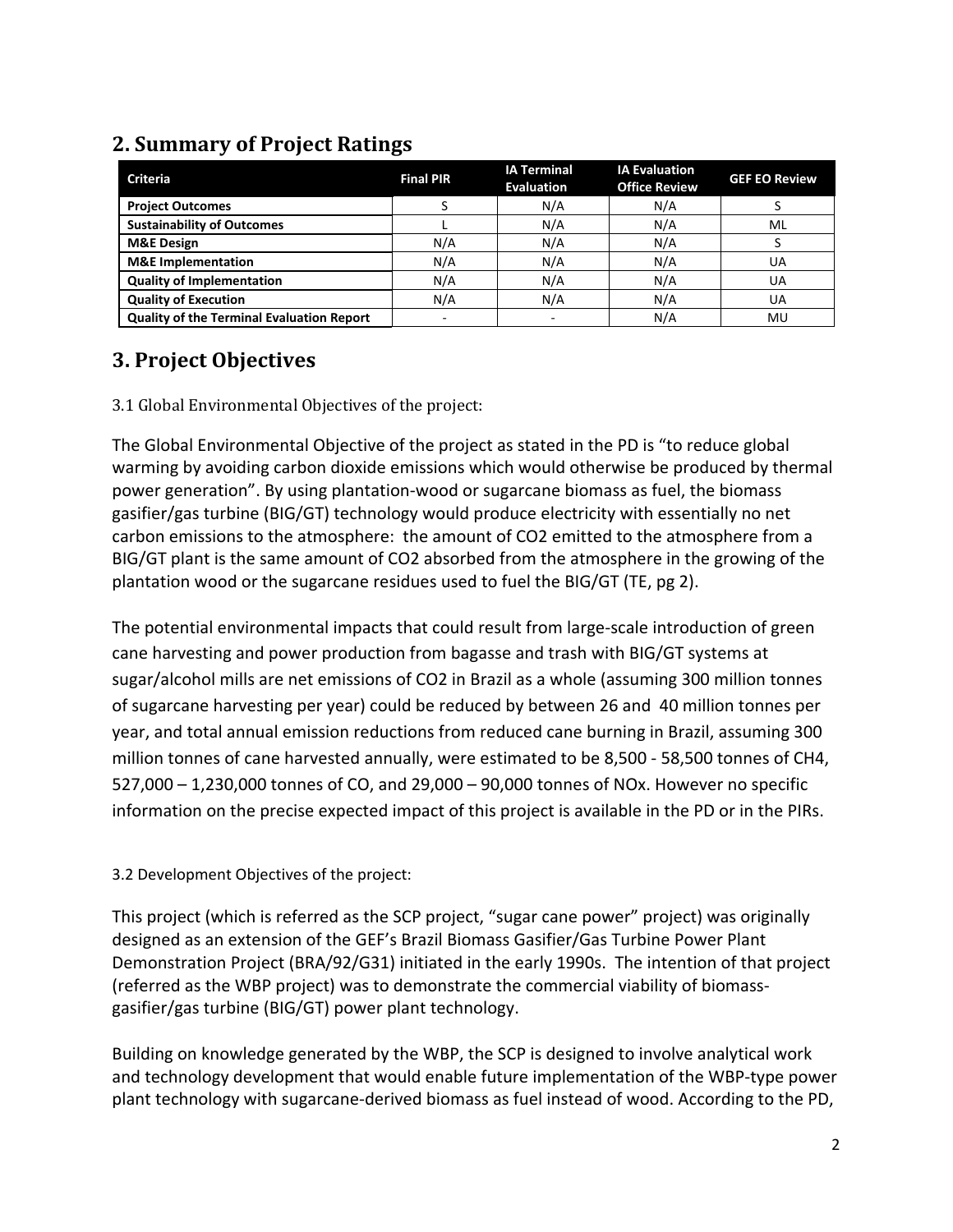the Development objective of this project is therefore "to develop and evaluate the technology needed for the economic integration of cogeneration systems based on sugarcane bagasse and trash".

The original immediate objectives of the SCP are:

- (1) Evaluate sugarcane trash availability and quality for utilization in gasification systems.
- (2) Evaluate alternative agronomic routes to green cane harvesting with trash recovery.
- (3) Test the atmospheric-pressure circulating fluidized bed biomass gasification (ACFBG) process with bagasse and cane trash to verify which modifications, if any, will be required to operate a commercial-scale plant with those fuels. Follow up the development/testing of the bagasse pressurized gasification system in Hawaii.
- (4) Analyze the integration of a BIG/GT system with the operation of a typical sugar/alcohol mill, considering the optimum energy balance of both plants together and assessing the impacts of one on the other during normal operation and transients and identifying the modifications required in the BIG/GT plant to operate with bagasse and sugarcane trash. Determine electric energy costs.
- (5) Identify and evaluate environmental impacts (and propose mitigation measures for negative impacts) that could result from large-scale introduction of green cane harvesting and power production from bagasse and trash with BIG/GT systems at sugar/alcohol mills.
- (6) Disseminate project findings and information to the world's sugarcane producing countries.

3.3 Were there any **changes** in the Global Environmental Objectives, Development Objectives, or other activities during implementation?

According to the TE, there were no changes in the original objectives of the project.

However, one revision to the work plan was made at approximately the 22<sup>nd</sup> month of what was envisioned originally as a 30 month project. At that time, additional activities (within the framework of the above objectives) were identified as important to improve the chances of achieving economic viability for BIG/GT systems using sugarcane bagasse and trash. The additional activities were related to *i)* better understanding the potential for commercial use of "high-biomass" sugarcane varieties that could make more biomass available per hectare for power generation than existing varieties; *ii)* quantitatively understanding the cost implications of sugarcane trash recovery that involves leaving some trash on the field for its herbicide effect; and *iii)* pilot-plant gasification testing of loose bagasse and trash (TE, pg 7).

## **4. GEF EO assessment of Outcomes and Sustainability**

Please refer to the GEF Terminal Evaluation Review Guidelines for detail on the criteria for ratings.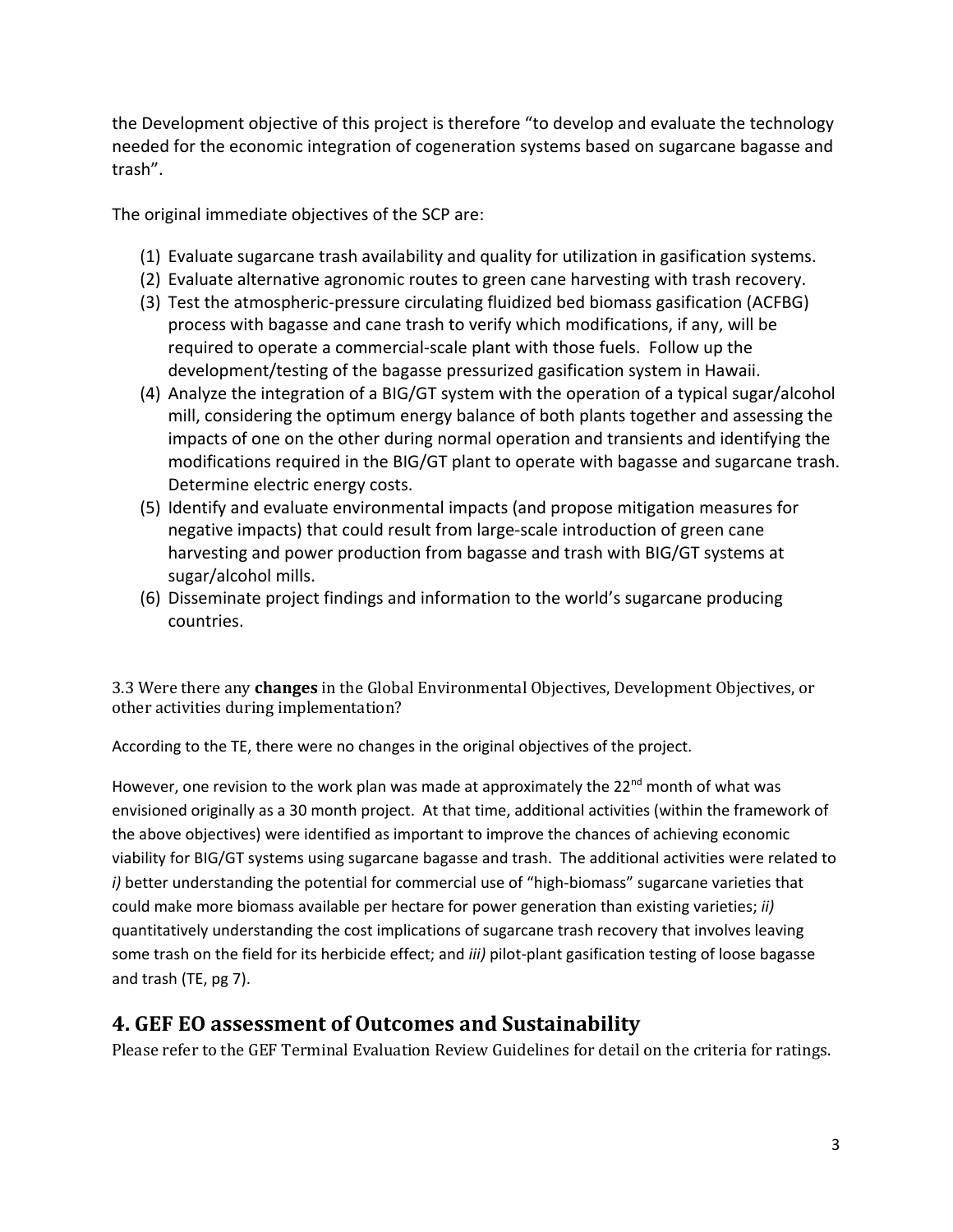Relevance can receive either a Satisfactory or Unsatisfactory rating. For Effectiveness and Cost efficiency, a six point rating scale is used (Highly Satisfactory to Highly Unsatisfactory), or Unable to Assess. Sustainability ratings are assessed on a four-point scale: Likely=no or negligible risk; Moderately Likely=low risk; Moderately Unlikely=substantial risks; Unlikely=high risk. In assessing a Sustainability rating please note if, and to what degree, sustainability of project outcomes is threatened by financial, sociopolitical, institutional/governance, or environmental factors.

Please justify ratings in the space below each box.

| <b>4.1 Relevance</b> | Rating: Satisfactory |
|----------------------|----------------------|
|----------------------|----------------------|

The key justification for GEF support for both the WBP and SCP projects is that the GEF funded the WBP and the SCP projects as part of its portfolio of projects under Operational Program 7. The OP 7 program supports projects that have the objective of reducing the cost of near-commercial low-greenhouse gas emitting technologies to speed their commercialization and widespread implementation. In addition, according to the TE, the project assumptions have remained valid and the target beneficiaries (Federal Government ), have an option for power generation with indigenous renewable fuels, Sugar Cane Sector, an alternative to generate more income and the Population has a good potential to benefit from the BIG/GT technology implementation (lower environmental impact, more qualified jobs in the regions concerned and more reliable electricity supply). Therefore the relevance of the project is satisfactory.

| 4.2 Effectiveness | Rating: Satisfactory |
|-------------------|----------------------|
|-------------------|----------------------|

Although the SCP was originally designed as an extension of the WBP, the failure of the WBP to be completed as designed has not affected the degree to which the SCP was able to achieve its objectives (TE, pg 2). This can be attributed to two main factors: (1) sufficient progress was made in the WBP in the development of technology to provide a good basis for evaluating the BIG/GT technology for its potential to use sugarcane biomass instead of wood; and (2) a significant component of the SCP dealt with understanding agronomic issues associated with the production, harvesting, storage, and transport of sugarcane biomass as a fuel, which required little, if any, input from WBP findings

The project contributed to market transformation outcomes in terms of information dissemination and awareness. The project also contributed to the development of a stronger understanding of numerous and diverse technical issues as they relate to Biomass power generation in Brazil. The information generated through numerous technical studies has been disseminated to various Brazilian and international institutions.

According to the TE, the project has met all its original objectives, and has gone beyond these in several areas: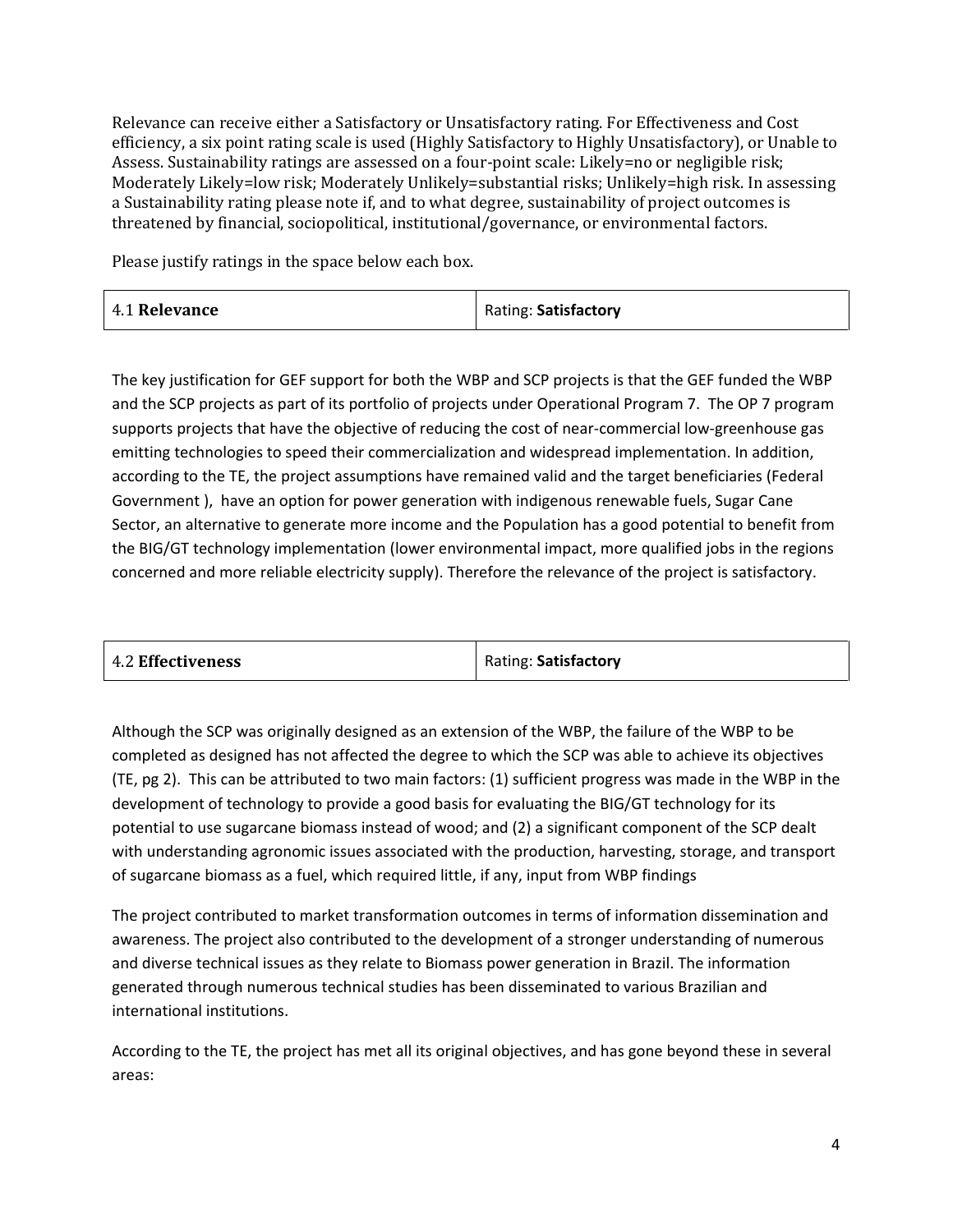- (1) The carrying out of leading-edge technical studies on the co-generation of energy from sugar cane trash helped increase the capacity of various stakeholders involved in that field.
- (2) Through rigorous experiments and an analysis of the quality and quantity of recoverable sugar cane trash as a supplemental fuel to bagasse for power generation at sugar cane mills, the project succeeded in providing valuable technical data/information to key stakeholders in the academic and private sectors that should favor increased and more sustainable investment in the field of co-generation at sugar cane mills.
- (3) Through information-sharing activities, the project succeeded in triggering the interest of one of the largest private electricity generating companies in Brazil in evaluating in detail the prospective financial viability of a first-of-a-kind plant in anticipation of taking a leading role in putting forward a follow-on project to the SCP to build a demonstration BIG/GT plant operating on sugar cane residues at a mill in southeastern Brazil.
- (4) As a result of the awareness activities conducted, some mill managers are now using the information generated by CTC to begin using trash for energy.

There were 2 shortcomings mentioned in the TE:

- (1) The lack of pre-defined indices for measuring successes in the project. This was an oversight in the preparation of the project document.
- (2) Difficulties with sub-contracting for some inputs to several of the activities. The difficulties in sub-contracting appear to have been due largely to poor coordination and communication among the three key involved institutions: CTC, UNDP and the Ministry of Science and Technology (MCT).

Overall the effectiveness of the project is Satisfactory.

| 4.3 Efficiency | Rating: Highly Satisfactory |
|----------------|-----------------------------|
|----------------|-----------------------------|

According to the TE (pg. 8), the project appears to have been implemented smoothly, with only minor difficulties encountered along the way. Activities were completed generally on schedule and under budget while generating the specified substantive results.

One shortcoming was the insufficient budget provided for activities focused on understanding the feasibility and cost of processing bales of trash delivered to a mill into a form suitable for feeding to a gasifier.

No other detail is available in the TE.

| Rating: Moderately Likely |
|---------------------------|
|                           |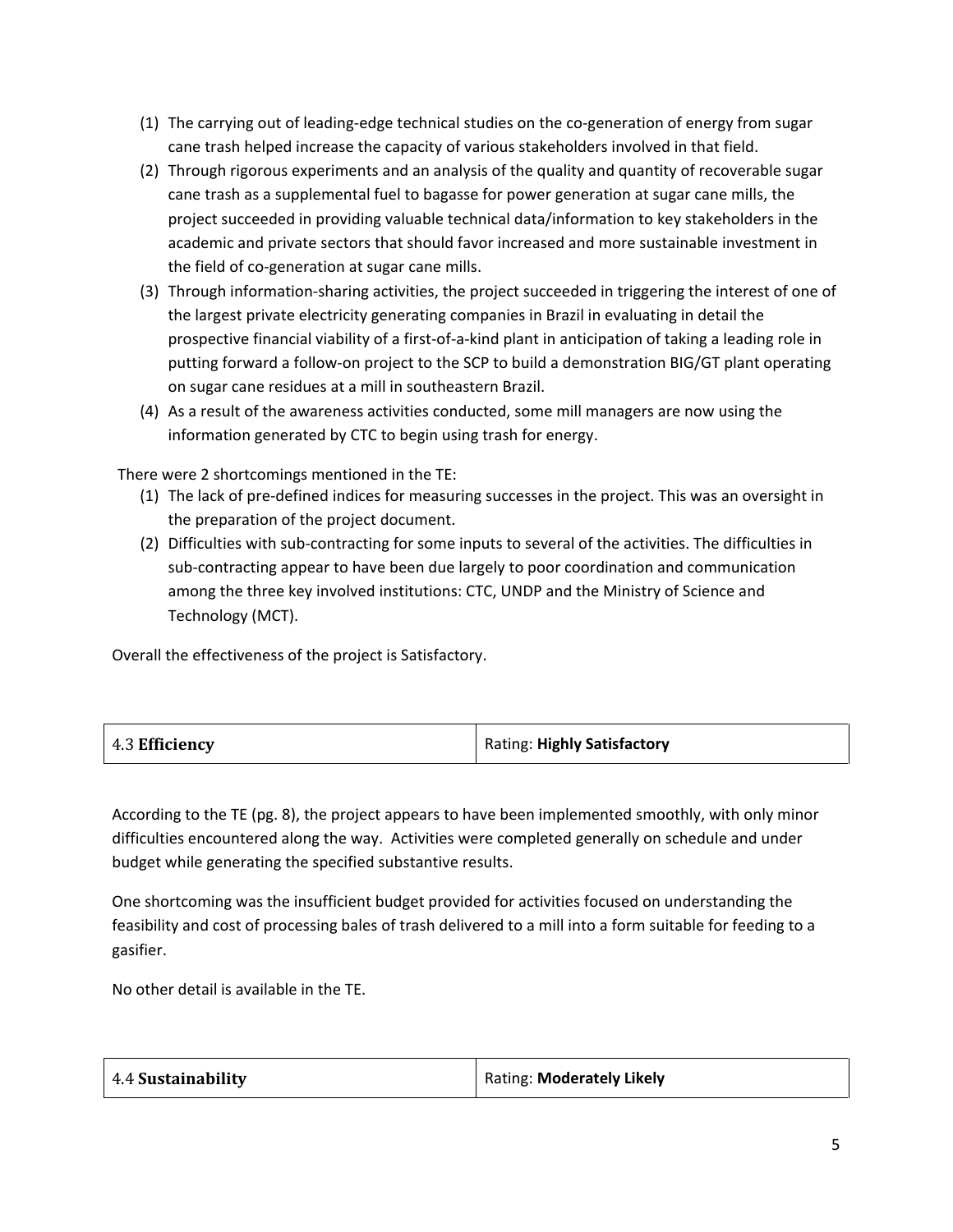The overall sustainability of the project is rated as Moderately Likely.

#### Ecological: Moderately Likely

The main nutrients of interest for cane growing are nitrogen, phosphorus, potassium, calcium, magnesium, and sulfur. The experimental measurements made on nutrient cycling during the project showed that nutrient return to the soil is not significant from green trash left on the soil. Unlike the case with changes in nutrient cycling, changes in soil organic matter can only be observed over extended time periods, so no conclusions could be reached on this topic in the course of the project. However, based on the fact that cane fields in Brazil have been burned for centuries – a process that returns little organic matter to the soil – the impact of trash removal on soil organic matter is probably not large.

A main conclusion from the soil erosion work undertaken during the project was that soil covered with trash would suffer less water erosion than bare soil. Aside from erosion issues, water infiltration into the soil was found to be considerably faster with trash left on the field.

#### Financial: Moderately likely

The Copersucar Technology Center has recently entered into an agreement with Petrobas to examine the potential use of natural gas at sugar cane mills. Including natural gas in the project (which would involve co-firing the gas turbine with gasified sugarcane residues and natural gas) may make the project attractive enough for Petrobras to participate in it.

On the other hand, the project did not estimate what the investment costs for a BIG/GT plant are likely to be once the technology reaches commercial maturity. Investment costs for a first-of-a-kind commercial-scale demonstration plant will be higher than costs that would be reached after a series of commercial-scale BIG/GT plants have been built. Also, the project did not give sufficient attention to understanding the extent to which vendor-quoted costs were relevant to Brazilian application of the technology. Since most of the equipment could be manufactured in Brazil, where manufacturing costs would be considerably lower than in Europe, Brazilian sourcing of equipment would reduce the estimated investment cost, perhaps considerably.

#### Socio-political: Likely

Favorable findings on trash availability and cost have been enthusiastically received by sugarcane mill managers and technicians. CTC has even developed a preliminary set of cane trash removal and fieldtreatment guidelines to facilitate practical implementation of trash recovery. Some mill managers are now using the information generated by CTC to begin using trash for energy.

#### Institutional: Likely

Government calls for and support of increased thermal generating capacity on the largely-hydroelectric grid and is expected to pass legislation that would provide incentives for renewable electricity. Capabilities and knowledge at Brazilian institutions have been enhanced through direct participation in different aspects of the project. As a result of paper presentations, as well as direct interactions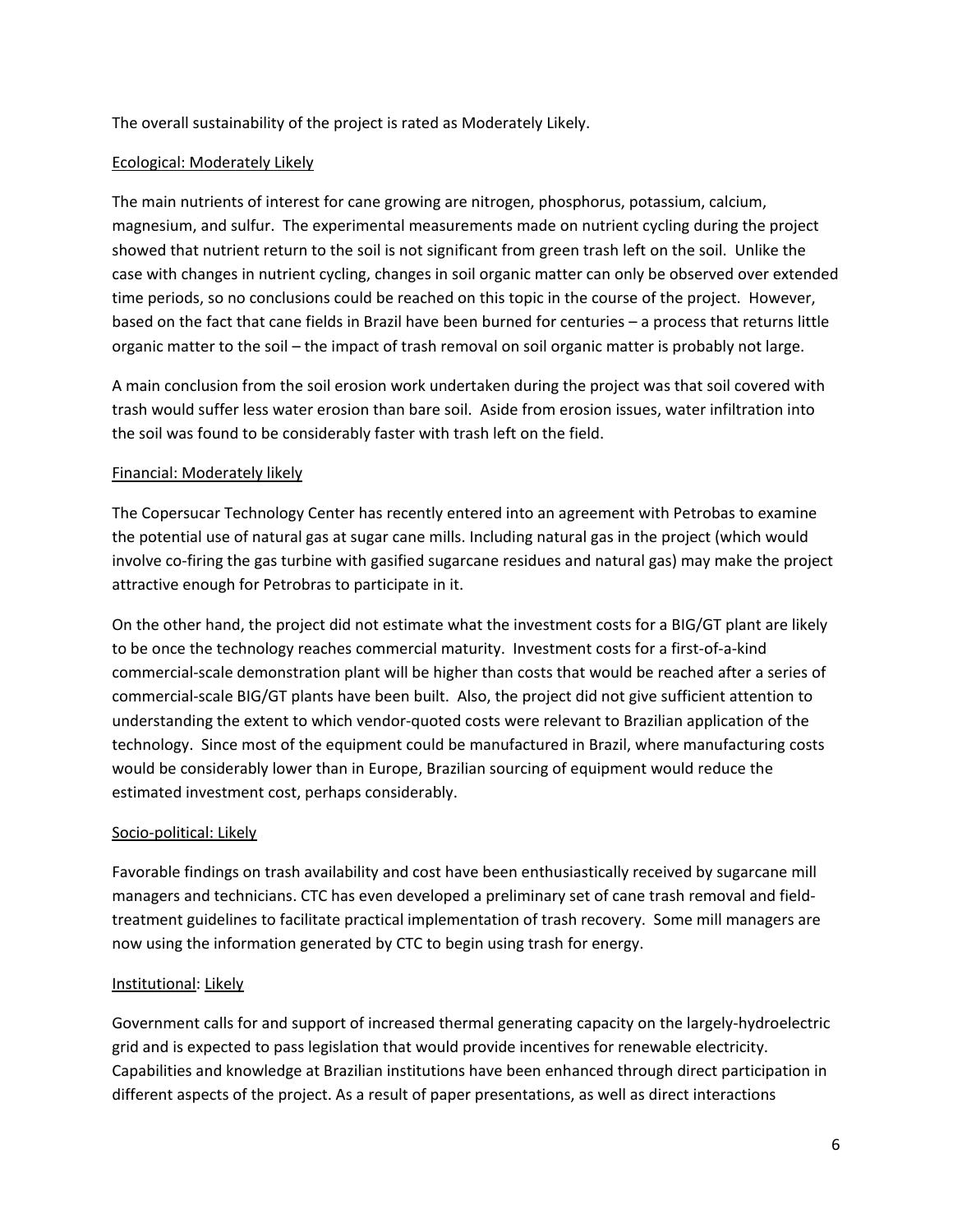between CTC engineers and other stakeholders, a wide range of Brazilian and international institutions had the opportunity to build capacity in technical areas relevant to BIG/GT implementation in the sugarcane industries.

#### Technical: Likely

The project established the technical suitability of sugarcane bagasse and trash as a fuel for atmospheric-pressure gasification. Because \$800K in additional funds for pilot-plant testing of bagasse and trash were made available to the gasification company, much more extensive pilot-plant gasification testing was completed than originally envisioned. This gives a very sound basis for scaling up the gasifier design from pilot-plant size to a commercially-relevant scale.

### **5. Processes and factors affecting attainment of project outcomes**

5.1 Co-financing. To what extent was the reported co-financing essential to the achievement of GEF objectives? If there was a difference in the level of expected co-financing and actual co-financing, then what were the reasons for it? Did the extent of materialization of co-financing affect project's outcomes and/or sustainability? If so, in what ways and through what causal linkages?

According to the TE, the originally estimated cost of the project was US\$7.4 million, consisting of \$3.75 million from GEF and the balance from the Brazilian government or CTC. However, CTC invested considerably more of its own resources than originally envisioned, and additional in-kind resources were contributed by sugar mills and equipment suppliers that cooperated with CTC in carrying out the work. The actual project cost exceeded \$11 million.

New activities were included in the project, however, no new GEF funding was required to undertake the additional activities, because some cost savings were achieved in the original work plan. The savings came from several sources:

- (1) Some purchases of equipment or services that were originally to be done with GEF funds were done instead using Centro de Tecnologia Copersucar (CTC) funds, since delays in approval of the use of GEF funds for such purchases threatened to introduce long delays in the project.
- (2) Some equipment originally intended to be purchased was loaned to the project by the equipment manufacturer, at no cost to the project.
- (3) The original work plan included a second round of gasifier testing, but the work plan specified a mid-course decision as to which specific tests would provide the most useful information for the project. The originally envisioned second-round tests were replaced in the revised work plan with a different set of tests.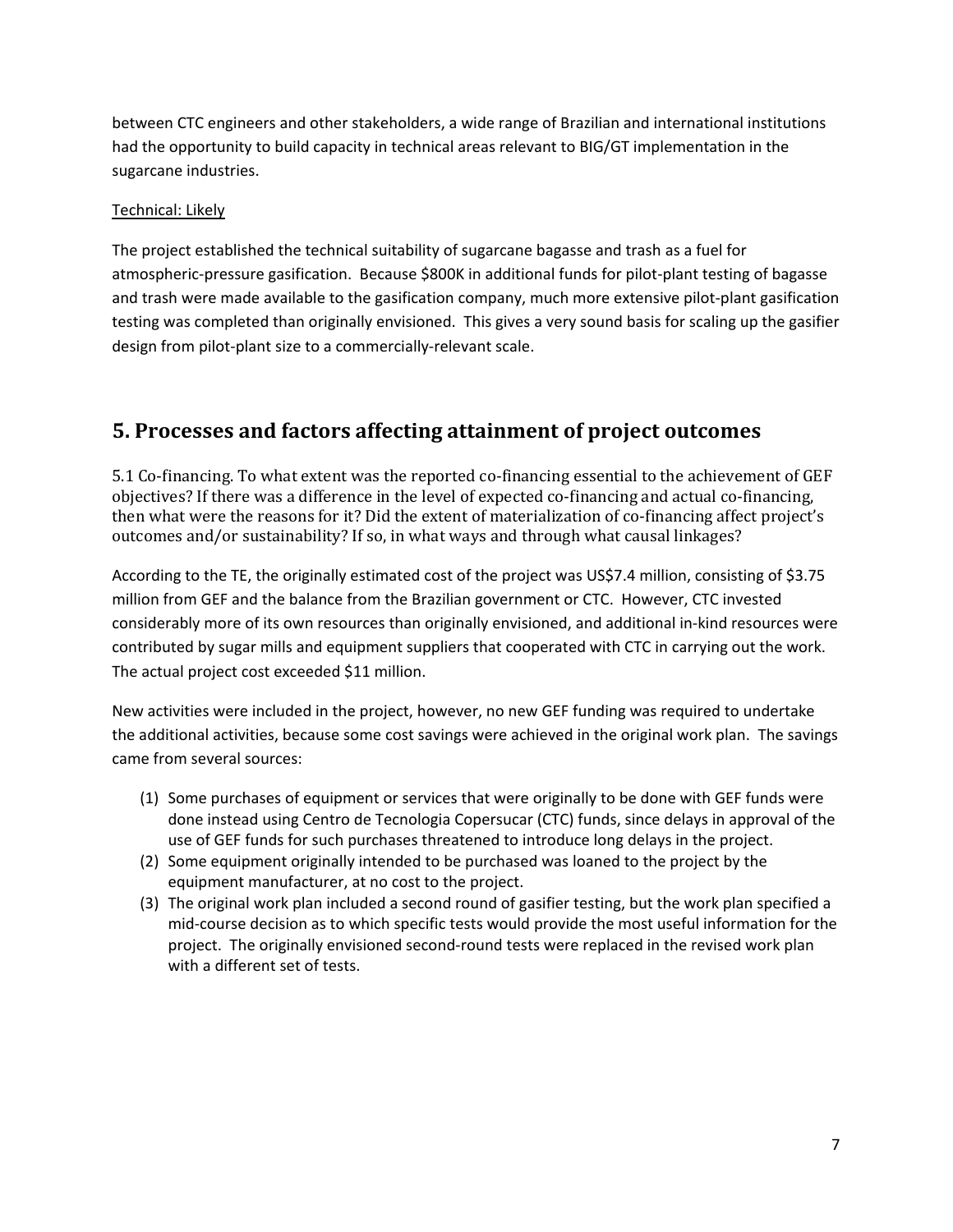5.2 Project extensions and/or delays. If there were delays in project implementation and completion, then what were the reasons for it? Did the delay affect the project's outcomes and/or sustainability? If so, in what ways and through what causal linkages?

The project scheduling was determined in large part by the requirements for meeting the first two objectives. The main considerations in this regard were the time required for growing a crop of sugarcane and the window of time for normal harvesting of the cane. Activities were carried out over the course of two or more growing seasons, and according to the TE, the activities were generally completed on schedule. Therefore, there was no delay or extension reported.

5.3 Country ownership. Assess the extent to which country ownership has affected project outcomes and sustainability? Describe the ways in which it affected outcomes and sustainability, highlighting the causal links:

According to the TE, the SCP project was strongly supported by the Brazilian government, through the executing agency, the Ministry of Science and Technology (MCT). The strong governmental interest in the project can be explained by the lack of indigenous fossil fuels in Brazil and consequent heavy reliance on hydroelectricity supplies that are unreliable from year-to-year due to rainfall variations. Government interest also stems from the fact that both plantation wood production and sugarcane production are important industries in Brazil from social, economic, and energy perspectives (TE, pg.2). The commercial introduction of BIG/GT technology offers possibilities for strengthening and expanding business opportunities in these industries, with related positive impacts on employment, national economy, and energy supply.

Therefore, country ownership was strong in this project.

### **6. Assessment of project's Monitoring and Evaluation system**

Ratings are assessed on a six point scale: Highly Satisfactory=no shortcomings in this M&E component; Satisfactory=minor shortcomings in this M&E component; Moderately Satisfactory=moderate shortcomings in this M&E component; Moderately Unsatisfactory=significant shortcomings in this M&E component; Unsatisfactory=major shortcomings in this M&E component; Highly Unsatisfactory=there were no project M&E systems.

Please justify ratings in the space below each box.

| 6.1 M&E Design at entry | Rating: Satisfactory |
|-------------------------|----------------------|
|                         |                      |

In the PD, each objective was associated with a set of well-defined outputs, which were generated, according to the TE, through well-coordinated and logically designed activities. Each activity is well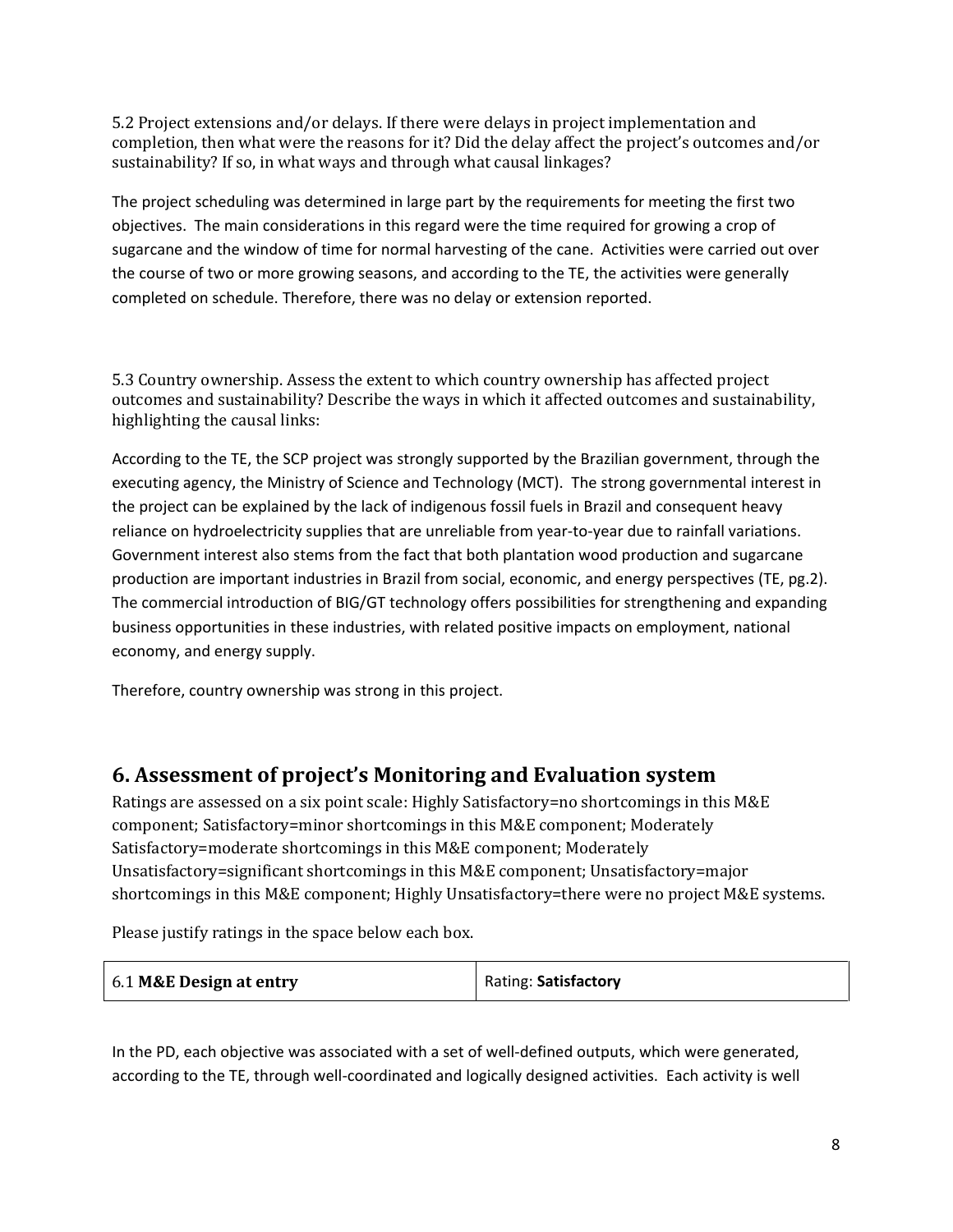documented in one or more of the more than 100 detailed technical reports that were prepared in the course of the project.

However, there was one issue in the M&E design that created minor difficulties; the lack of pre-defined indices for measuring successes in the project. This was an oversight in the preparation of the project document. According to the TE, this shortcoming was recognized during the project implementationreporting period (1999), and CTC, UNDP, and MCT (Ministry of Science and Technology) agreed at that point that a criterion for success of any particular activity would be the percentage of that activity completed. CTC subsequently identified broader indicators of project success, impact, and sustainability.

| 6.2 M&E Implementation | Rating: Unable to Assess |
|------------------------|--------------------------|
|------------------------|--------------------------|

According to the TE, observation of the reporting requirement led to the existence of a comprehensive and detailed set of project reports documenting every aspect of the work. This set of documents will likely prove very valuable in the future as additional work is undertaken at CTC and elsewhere towards commercializing the application of bagasse and trash BIG/GT systems at sugarcane factories (TE, pg 9).

Otherwise, the TE does not provide enough details on M&E activity undertaken during project implementation or on project management to properly assess the accomplishments and shortcomings of the project's M&E system.

## **7. Assessment of project implementation and execution**

Quality of Implementation includes the quality of project design, as well as the quality of supervision and assistance provided by implementing agency(s) to execution agencies throughout project implementation. Quality of Execution covers the effectiveness of the executing agency(s) in performing its roles and responsibilities. In both instances, the focus is upon factors that are largely within the control of the respective implementing and executing agency(s). A six point rating scale is used (Highly Satisfactory to Highly Unsatisfactory), or Unable to Assess.

Please justify ratings in the space below each box.

| Rating: Unable to Assess |
|--------------------------|
|                          |

The quality of project implementation is not discussed in the TE. The implementing agency for this project was UNDP, and the only mentions of UNDP performance was the issue in sub-contracting that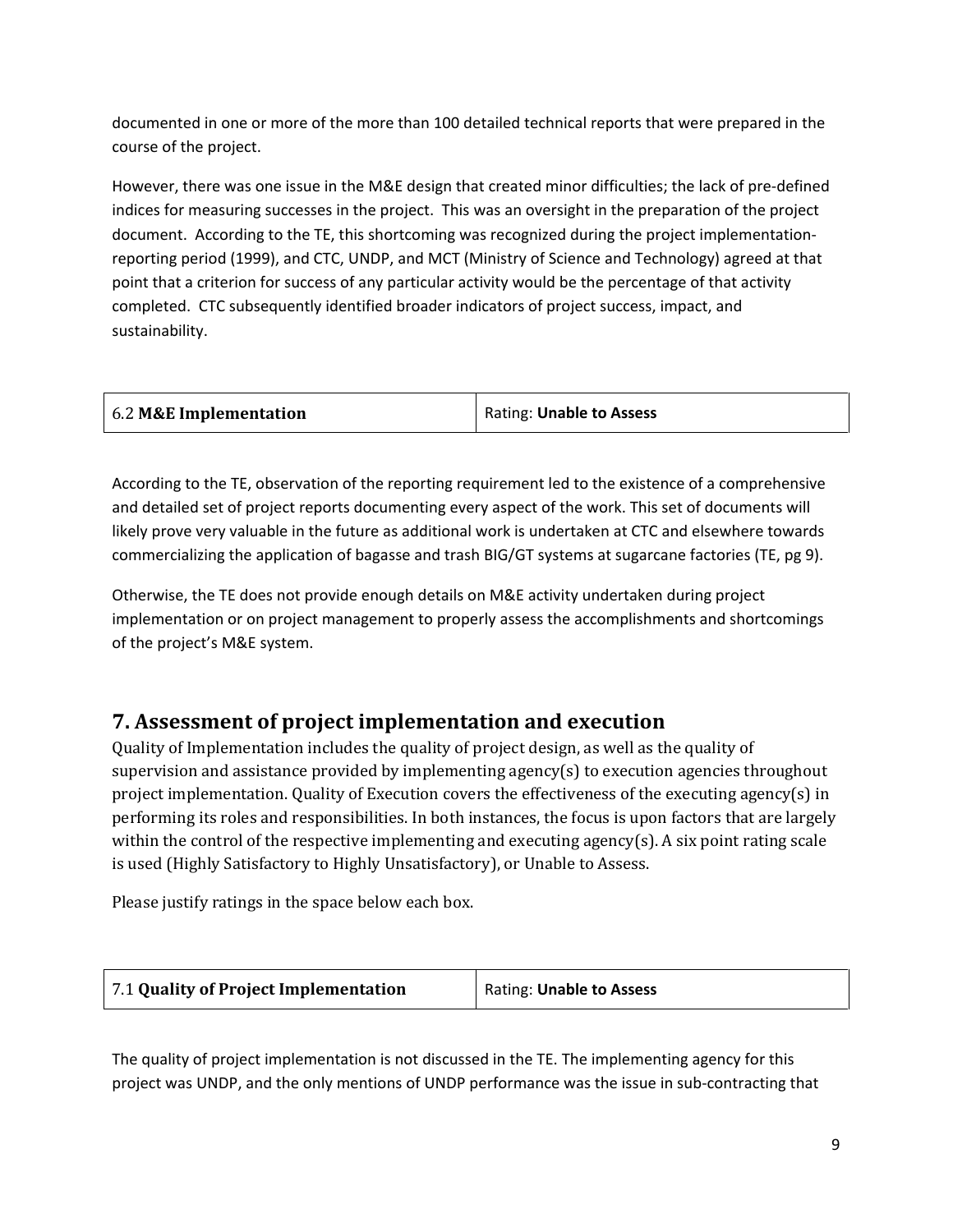appear to have been due largely to poor coordination and communication among the three key involved institutions: CTC, UNDP, and MCT.

It is therefore not possible to assess the quality of implementation of the project.

| 7.2 Quality of Project Execution | Rating: Unable to Assess |
|----------------------------------|--------------------------|
|                                  |                          |

The executing agency of this project was the MCT (Ministry of Sciences and Technology). Very little information is given in the TE on the quality of project execution; therefore this aspect cannot be assessed.

## **8. Assessment of Project Impacts**

8.1 Environmental Change. Describe the changes in environmental stress and environmental status that occurred by the end of the project. Include both quantitative and qualitative changes documented, sources of information for these changes, and how project activities contributed to or hindered these changes. Also include how contextual factors have contributed to or hindered these changes.

The project in itself does not have environmental impact yet significant, however, it assess the potential environmental impacts that could result from large-scale introduction of green cane harvesting and power production from bagasse and trash with BIG/GT systems at sugar/alcohol mills:

- (1) Net emissions of CO2 in Brazil as a whole (assuming 300 million tonnes of sugarcane harvesting per year) could be reduced by between 26 and 40 million tonnes per year,
- (2) Total annual emission reductions from reduced cane burning in Brazil, assuming 300 million tonnes of cane harvested annually, were estimated to be 8,500 - 58,500 tonnes of CH4, 527,000 – 1,230,000 tonnes of CO, and 29,000 – 90,000 tonnes of NOx.

8.2 Socioeconomic change. Describe any changes in human well-being (income, education, health, community relationships, etc.) that occurred by the end of the project. Include both quantitative and qualitative changes documented, sources of information for these changes, and how project activities contributed to or hindered these changes. Also include how contextual factors have contributed to or hindered these changes.

No socio economic changes are reported in the TE.

8.3 Capacity and governance changes. Describe notable changes in capacities and governance that can lead to large-scale action (both mass and legislative) bringing about positive environmental change. "Capacities" include awareness, knowledge, skills, infrastructure, and environmental monitoring systems, among others. "Governance" refers to decision-making processes, structures and systems, including access to and use of information, and thus would include laws, administrative bodies, trustbuilding and conflict resolution processes, information-sharing systems, etc. Indicate how project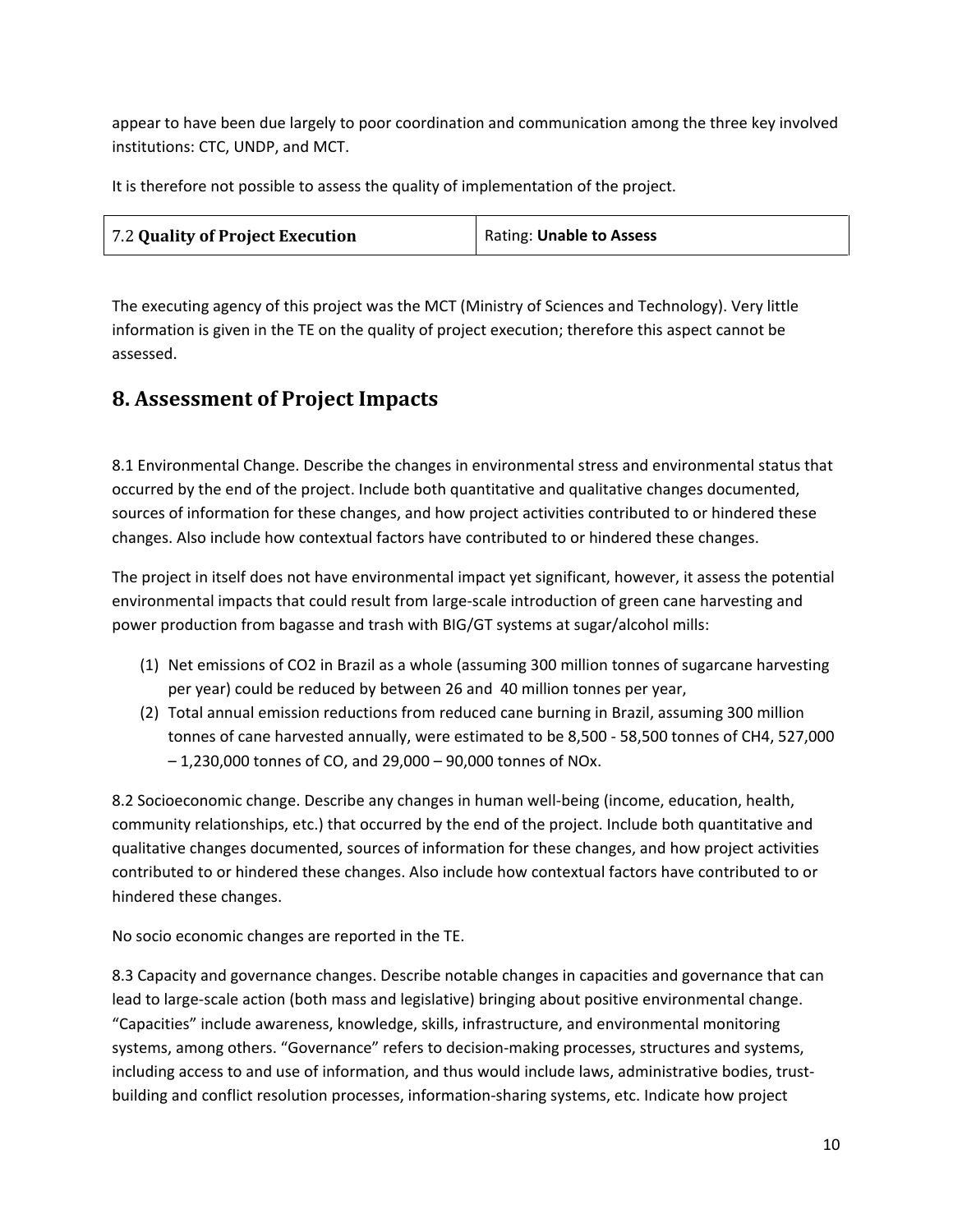activities contributed to/ hindered these changes, as well as how contextual factors have influenced these changes.

### a) Capacities

There is a widespread awareness of the project amongst government agencies, private industry, universities, and non-governmental organizations in Brazil, as well as amongst sugarcane industries worldwide. According to the TE, capabilities and knowledge at Brazilian institutions have been enhanced through direct participation in different aspects of the project, including at CENBIO (which assisted in disseminating project information), the University of Campinas (which now has a gasifier laboratory at CTC supported by CTC staff), the Centro Tecnico Aero-Espacial and the Instituto Tecnologico de Aeronautica at Sao Jose dos Campos, SP, Brazil (which developed expertise in the design and analysis of cane cleaning processes in the course of the project), ESALQ (which undertook work relating to trash availability), Brazilian equipment suppliers such as Dedini and Codistil (which contributed to designing more steam-efficient sugarcane processing plants), and CPFL, the private electric utility in Sao Paulo state (which has developed an interest in sugarcane-BIG/GT technology as a commercial opportunity).

In addition to involving a number of institutions directly in the project, awareness of the work in the project was raised via a widely-distributed regular newsletter.

Finally, internally at CTC, aside from more-substantive capacity building that has occurred, project management and reporting practices used for the SCP project are being incorporated as standard practice for a wide range of projects inside CTC.

#### b) Governance

There is no governance impact reported in the TE.

8.4 Unintended impacts. Describe any impacts not targeted by the project, whether positive or negative, affecting either ecological or social aspects. Indicate the factors that contributed to these unintended impacts occurring.

According to the TE (pg.19), an "unanticipated but welcome result of the project was that the favorable findings on trash availability and cost have been enthusiastically received by sugarcane mill managers and technicians". The CTC work has provided detailed results, based on clear and transparent methodologies, on the availability, quality, and cost of trash. CTC has developed a preliminary set of cane trash removal and field-treatment guidelines to facilitate practical implementation of trash recovery. Some mill managers are now using the information generated by CTC to begin using trash for energy.

8.5 Adoption of GEF initiatives at scale. Identify any initiatives (e.g. technologies, approaches, financing instruments, implementing bodies, legal frameworks, information systems) that have been mainstreamed, replicated and/or scaled up by government and other stakeholders by project end. Include the extent to which this broader adoption has taken place, e.g. if plans and resources have been established but no actual adoption has taken place, or if market change and large-scale environmental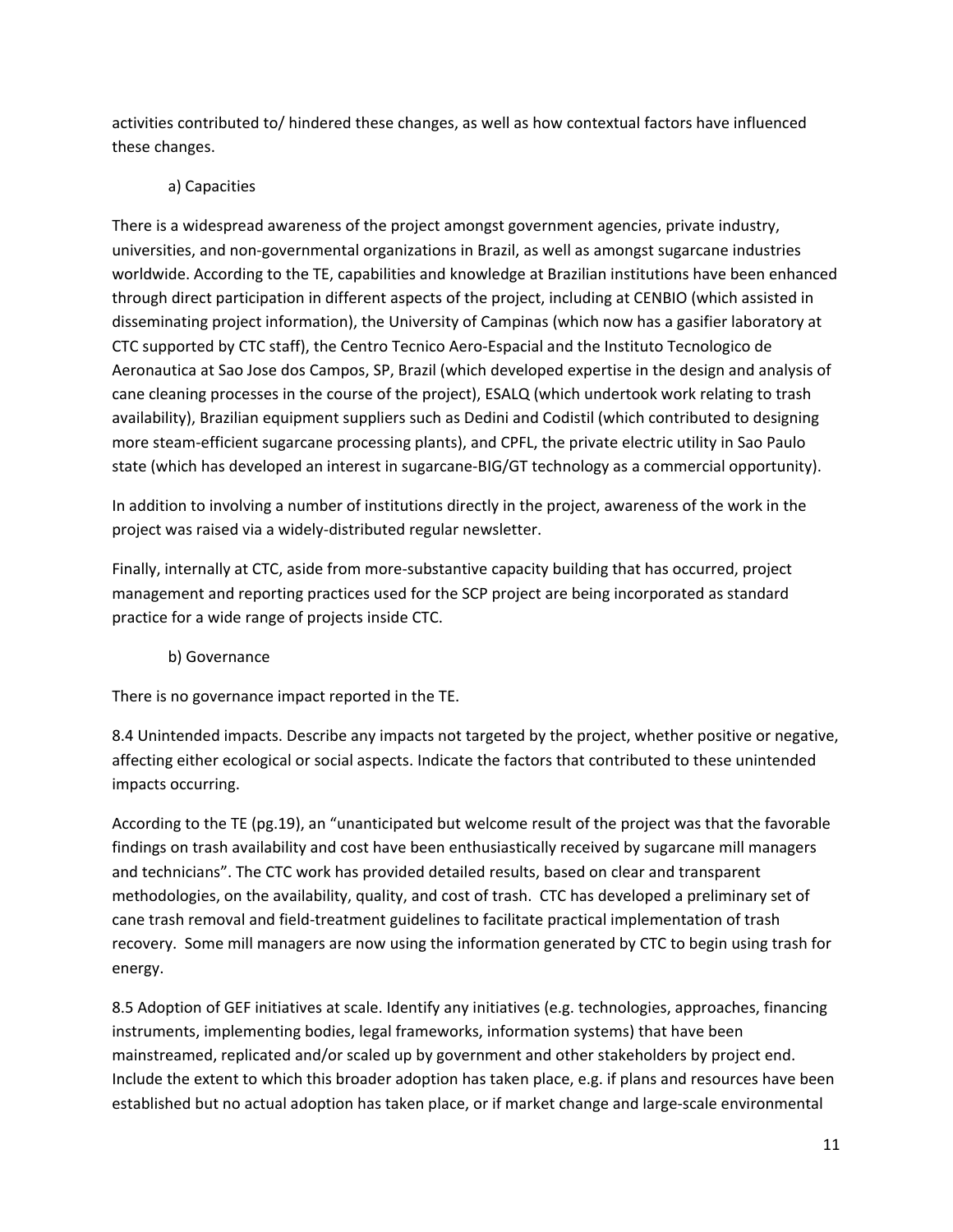benefits have begun to occur. Indicate how project activities and other contextual factors contributed to these taking place. If broader adoption has not taken place as expected, indicate which factors (both project-related and contextual) have hindered this from happening.

CTC has ongoing information exchanges and discussions with several important universities and research centers in Brazil and abroad. These exchanges are leading to the implementation of several related research programs. According to the TE, such efforts will broaden the world's understanding of key issues relating to sugarcane trash use for energy, help create a critical mass of people working on these subjects, and increase awareness more broadly of the climate change problem and potential contributions of the sugarcane sector toward sustainable development, including mitigating climate change.

# **9. Lessons and recommendations**

9.1 Briefly describe the key lessons, good practices, or approaches mentioned in the terminal evaluation report that could have application for other GEF projects.

These are the lessons learned presented in the TE:

- (1) Flexibility in the original design of the project has been an important factor with respect to the success of the project when the GEF's Brazil Biomass Gasifier/Gas Turbine Power Plant Demonstration Project did not move forward as expected.
- (2) Clear, reliable and appropriate indicators are essential to accurately measure the success of the project.
- (3) Thorough documentation and the communication of project results to stakeholders contribute to their participation and appropriation.
- (4) In the GEF's OP7 projects such as the SCP project (which are designed to accelerate commercialization of new technology), special attention must be paid to understanding prospective investment costs and optimizing the reduction of these.
- (5) For project activities tied to seasonal cycles, such as sugarcane harvest cycle, it is especially important that equipment procurements and other preparations be done in a timely fashion. Otherwise, there is the risk of significant delays in the project (due to having to wait until the next season).
- (6) There is considerable interest in Brazil and around the world in seeing successful sugarcane biomass BIG/GT technology commercialized. This is evidenced by funding and in-kind contributions from outside organizations (e.g., EU funding for gasification tests) and the consistent interest in CTC's results exhibited by companies and research organizations in Brazil and worldwide.

9.2 Briefly describe the recommendations given in the terminal evaluation.

The following recommendations are given in the TE: